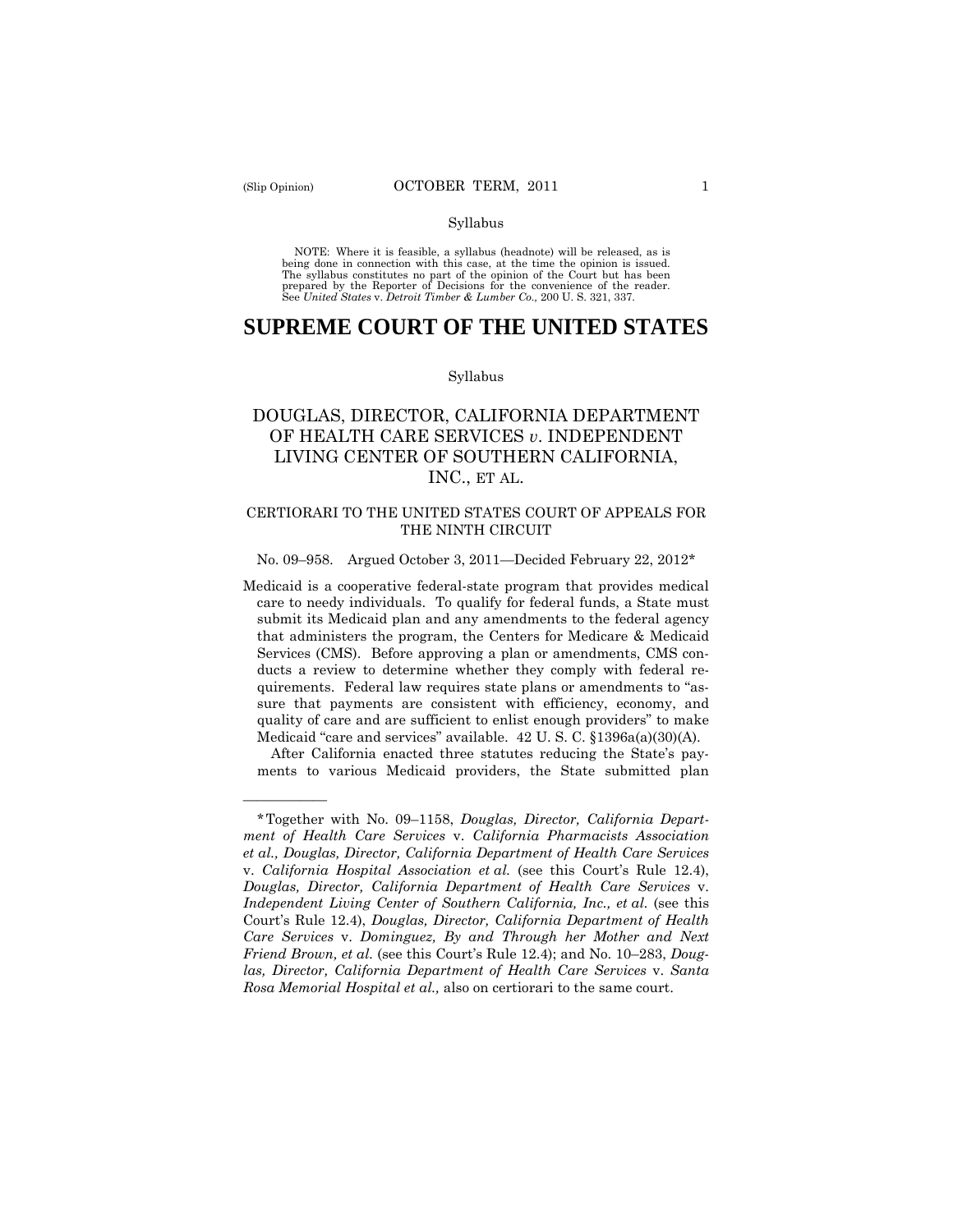# 2 DOUGLAS *v.* INDEPENDENT LIVING CENTER OF SOUTHERN CAL., INC.

# Syllabus

amendments to CMS. Before the agency finished its review, Medicaid providers and beneficiaries sought, in a series of cases, to enjoin the rate reductions on the ground that they were pre-empted by federal Medicaid law. In seven decisions, the Ninth Circuit ultimately affirmed or ordered preliminary injunctions preventing the State from implementing its statutes. The court (1) held that the providers and beneficiaries could bring a Supremacy Clause action; (2) essentially accepted their claim that the State did not show that its amended plan would provide sufficient services; (3) held that the amendments thus conflicted with §1396a(a)(30)(A); and (4) held that the federal statute pre-empted the new state laws. In the meantime, agency officials disapproved the amendments, and California sought further administrative review. The cases were in this posture when the Court granted certiorari to decide whether respondents could mount a Supremacy Clause challenge. After oral argument, CMS approved several of the State's amendments, and the State withdrew its requests for approval of the remainder.

*Held:* The judgments are vacated and the cases are remanded, thereby permitting the parties to argue before the Ninth Circuit in the first instance the question whether respondents may maintain Supremacy Clause actions now that CMS has approved the state statutes. Pp. 5–8.

 authoritative judicial determination of the merits of their legal claim. reached a decision threatens potential inconsistency or confusion. (a) CMS' approval does not make these cases moot, but it does put them in a different posture, since the federal agency charged with administering Medicaid has now found that the rate reductions comply with federal law. That decision does not change the substantive question whether California's statutes are consistent with federal law, but it may change the answer. It may also require respondents to seek review of CMS' determination under the Administrative Procedure Act (APA) rather than in a Supremacy Clause action against California. The APA would likely permit respondents to obtain an And their basic challenge now presents the kind of legal question ordinarily calling for APA review. The Medicaid Act commits to a federal agency the power to administer a federal program, and the agency has exercised that authority. As CMS is comparatively expert in the statute's subject matter, its decision carries weight. And §1396a(a)(30)(A)'s broad and general language suggests that CMS' expertise is relevant in determining the provision's application. Finally, to allow a Supremacy Clause action to proceed once CMS has The Ninth Circuit declined to give weight to the Federal Government's interpretation of the federal law, but courts are ordinarily required to apply deference standards to agency decisionmaking. The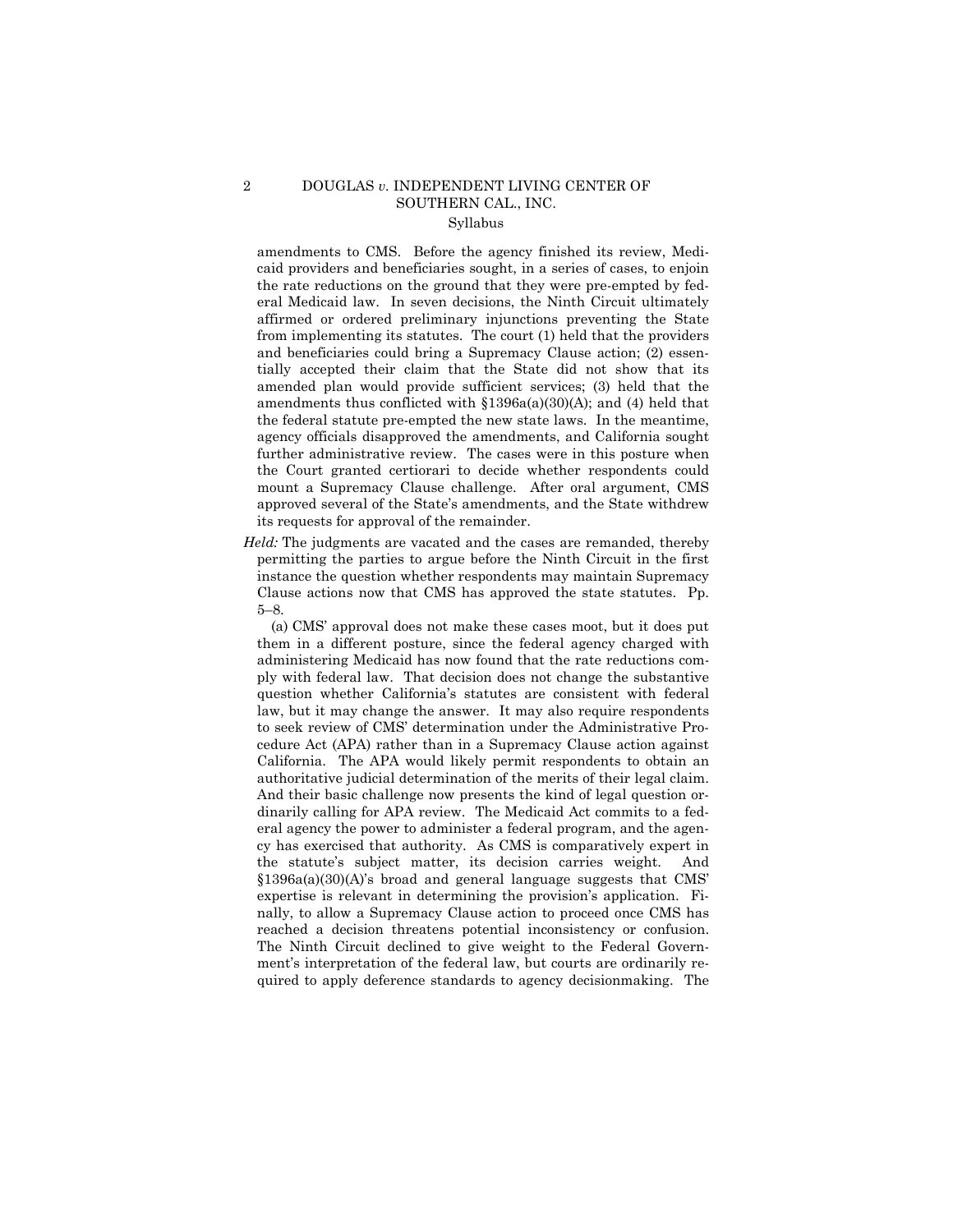#### Syllabus

would make the Supremacy Clause challenge at best redundant. parties suggest no reasons why such standards should not be applied here or why, now that CMS has acted, a court should reach a different result in an APA action than in a Supremacy Clause action. That Permitting it to continue would seem inefficient, for the federal agency is not a participant in the action, which will decide whether agency-approved state rates violate federal law. Pp. 5–8.

(b) Given the present posture of the cases, the Court does not address whether the Ninth Circuit properly recognized a Supremacy Clause action to enforce the federal law before the agency took final action. To decide whether these cases may proceed under the Supremacy Clause now that the agency has acted, it will be necessary on remand to consider at least the matters addressed by this Court. P. 8.

No. 09–958, 572 F. 3d 644 (first judgment), 342 Fed. Appx. 306 (second judgment), No. 09–1158, 596 F. 3d 1098, 563 F. 3d 847, 374 Fed. Appx. 690, 596 F. 3d 1087, and No. 10–283, 380 Fed. Appx. 656, vacated and remanded.

BREYER, J., delivered the opinion of the Court, in which KENNEDY, GINSBURG, SOTOMAYOR, and KAGAN, JJ., joined. ROBERTS, C. J., filed a dissenting opinion, in which SCALIA, THOMAS, and ALITO, JJ., joined.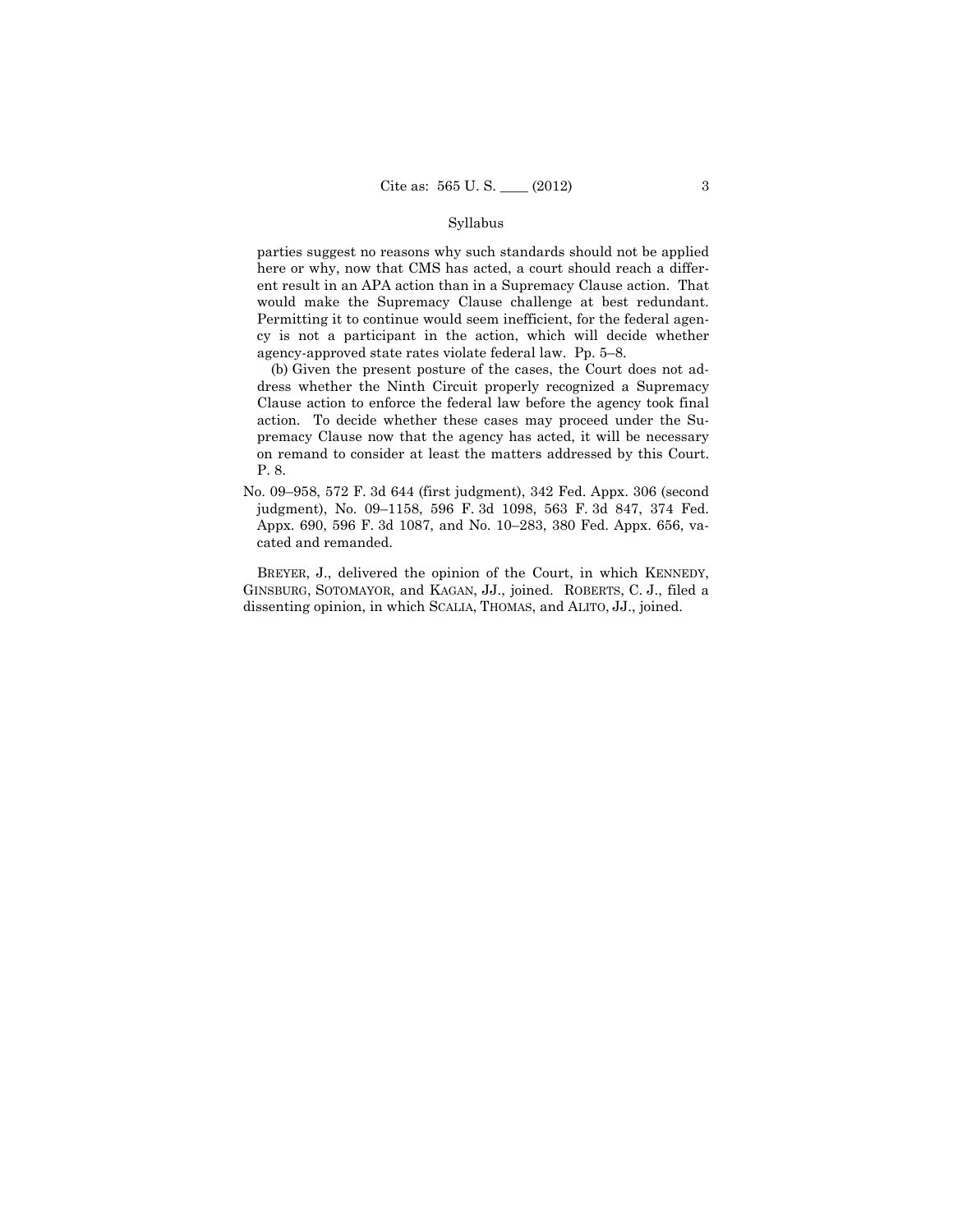preliminary print of the United States Reports. Readers are requested to notify the Reporter of Decisions, Supreme Court of the United States, Wash- ington, D. C. 20543, of any typographical or other formal errors, in order that corrections may be made before the preliminary print goes to press. NOTICE: This opinion is subject to formal revision before publication in the

### $\frac{1}{2}$  , where  $\frac{1}{2}$ **SUPREME COURT OF THE UNITED STATES**

 $\frac{1}{2}$  ,  $\frac{1}{2}$  ,  $\frac{1}{2}$  ,  $\frac{1}{2}$  ,  $\frac{1}{2}$  ,  $\frac{1}{2}$ Nos. 09–958, 09–1158, and 10–283

# TOBY DOUGLAS, DIRECTOR, CALIFORNIA DE-PARTMENT OF HEALTH CARE SERVICES, PETITIONER

09–958 *v.* 

# INDEPENDENT LIVING CENTER OF SOUTHERN CALIFORNIA, INC., ET AL.

# TOBY DOUGLAS, DIRECTOR, CALIFORNIA DE-PARTMENT OF HEALTH CARE SERVICES, **PETITIONER**

09–1158 *v.*  CALIFORNIA PHARMACISTS ASSOCIATION ET AL.

# TOBY DOUGLAS, DIRECTOR, CALIFORNIA DE-PARTMENT OF HEALTH CARE SERVICES, PETITIONER

10–283 *v.* 

# SANTA ROSA MEMORIAL HOSPITAL ET AL.

ON WRITS OF CERTIORARI TO THE UNITED STATES COURT OF APPEALS FOR THE NINTH CIRCUIT

[February 22, 2012]

JUSTICE BREYER delivered the opinion of the Court.

We granted certiorari in these cases to decide whether Medicaid providers and recipients may maintain a cause of action under the Supremacy Clause to enforce a federal Medicaid law—a federal law that, in their view, conflicts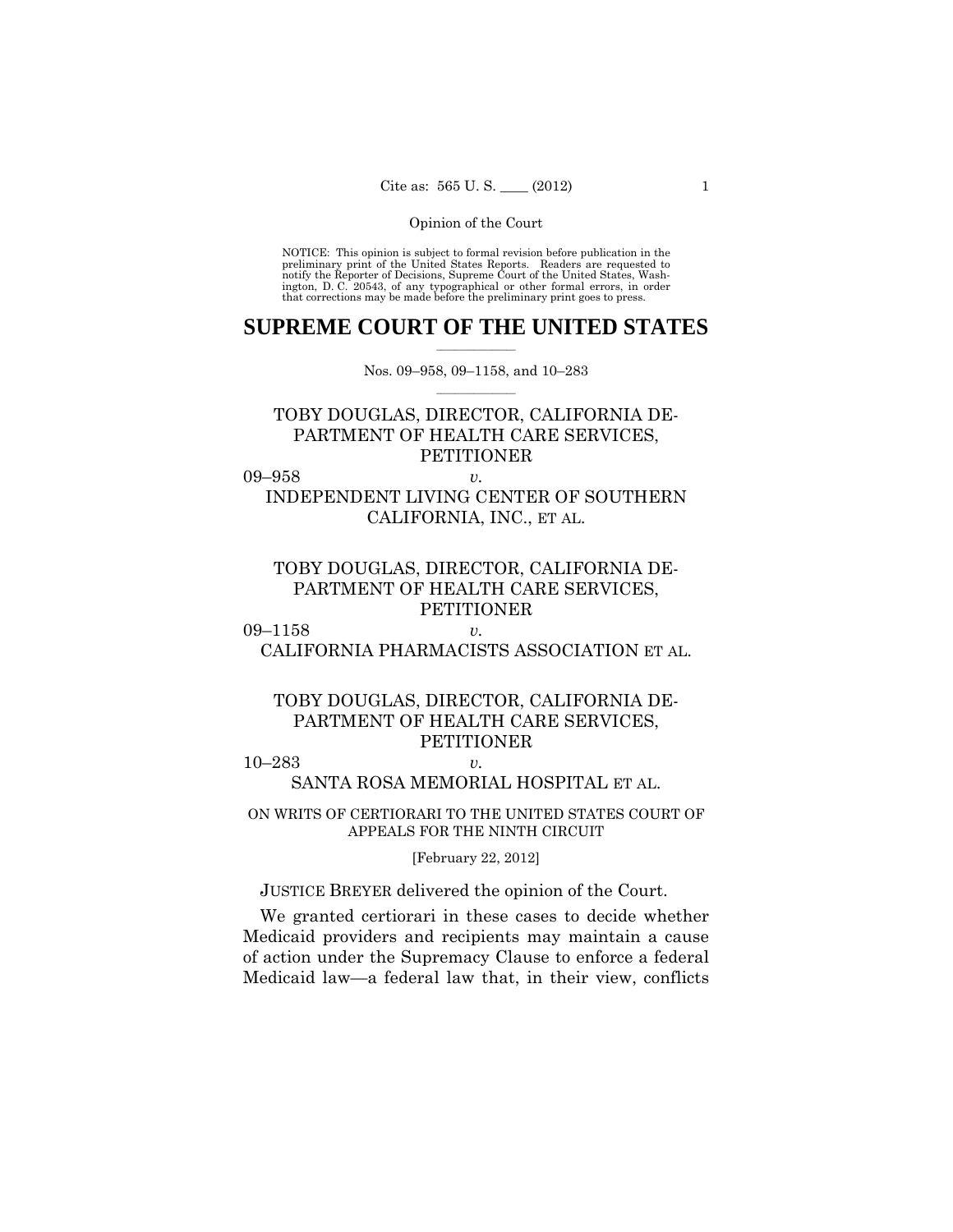with (and pre-empts) state Medicaid statutes that reduce payments to providers. Since we granted certiorari, however, the relevant circumstances have changed. The federal agency in charge of administering Medicaid, the Centers for Medicare & Medicaid Services (CMS), has now approved the state statutes as consistent with the federal law. In light of the changed circumstances, we believe that the question before us now is whether, once the agency has approved the state statutes, groups of Medicaid providers and beneficiaries may still maintain a Supremacy Clause action asserting that the state statutes are inconsistent with the federal Medicaid law. For the reasons set forth below, we vacate the Ninth Circuit's judgments and remand these cases for proceedings consistent with this opinion.

> I A

Medicaid is a cooperative federal-state program that provides medical care to needy individuals. To qualify for federal funds, States must submit to a federal agency (CMS, a division of the Department of Health and Human Services) a state Medicaid plan that details the nature and scope of the State's Medicaid program. It must also submit any amendments to the plan that it may make from time to time. And it must receive the agency's approval of the plan and any amendments. Before granting approval, the agency reviews the State's plan and amendments to determine whether they comply with the statutory and regulatory requirements governing the Medicaid program. See 42 U. S. C. §§1316(a)(1), (b), 1396a(a), (b); 42 CFR §430.10 *et seq.* (2010); *Wilder* v. *Virginia Hospital Assn.*, 496 U. S. 498, 502 (1990). And the agency's director has specified that the agency will not provide federal funds for any state plan amendment until the agency approves the amendment. See Letter from Timothy M. Westmoreland,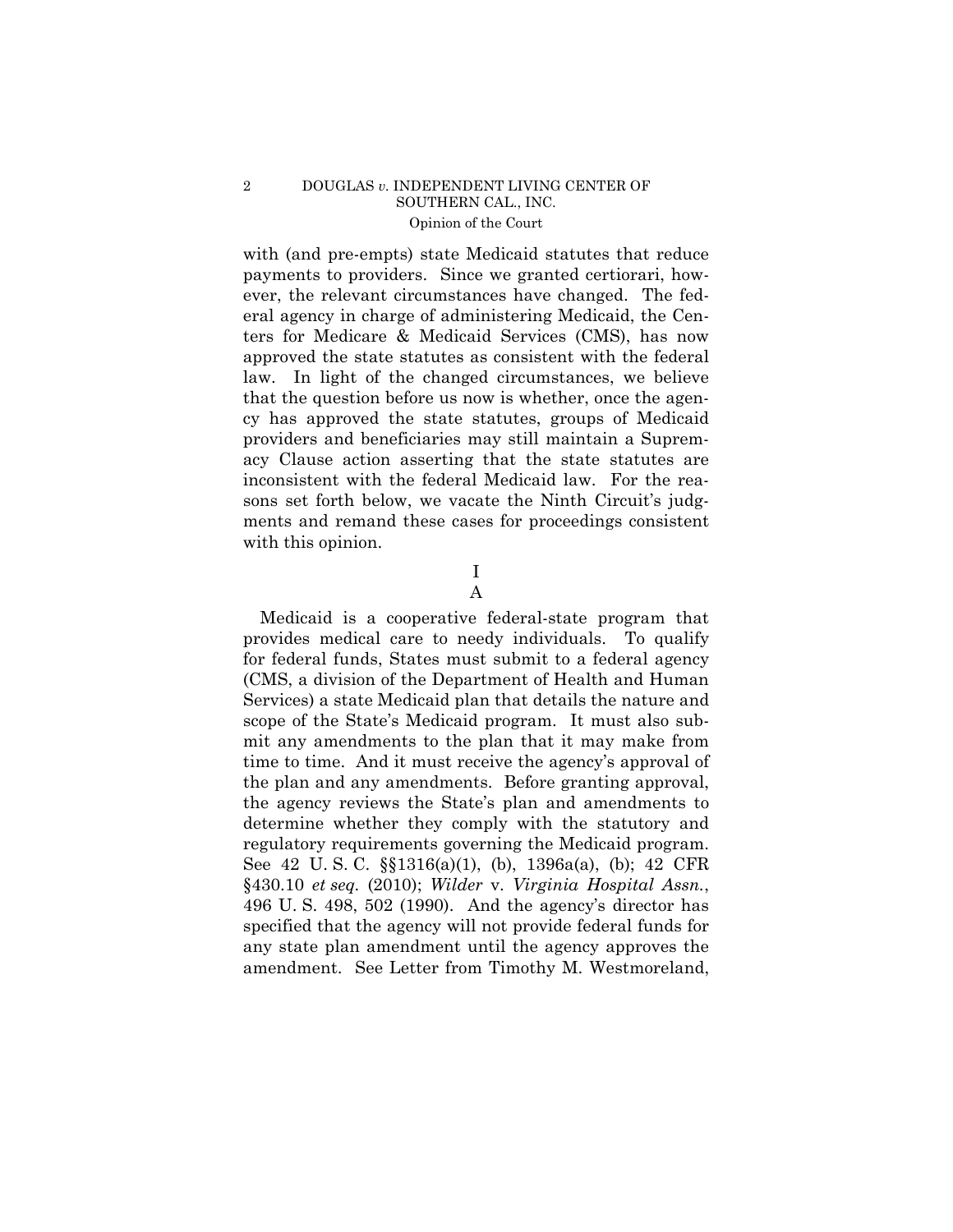Director, Center for Medicaid & State Operations, Health Care Financing Admin., U. S. Dept. of Health and Human Servs., to State Medicaid Director (Jan. 2, 2001), online at http://www.cms.gov/SMDL/downloads/SMD010201.pdf (as visited Feb. 17, 2012, and available in Clerk of Court's case file).

The federal statutory provision relevant here says that a State's Medicaid plan and amendments must:

"provide such methods and procedures relating to the utilization of, and the payment for, care and services available under the plan . . . as may be necessary to safeguard against unnecessary utilization of such care and services and *to assure that payments are consistent with efficiency, economy, and quality of care and are sufficient to enlist enough providers so that care and services are available under the plan at least to the extent that such care and services are available to the general population in the geographic area*." 42 U. S. C. §1396a(a)(30)(A) (emphasis added).

# B

In 2008 and 2009, the California Legislature passed three statutes changing that State's Medicaid plan. The first statute, enacted in February 2008, reduced by 10% payments that the State makes to various Medicaid providers, such as physicians, pharmacies, and clinics. See 2007–2008 Cal. Sess. Laws, 3d Extraordinary Sess. ch. 3, §§14, 15. The second statute, enacted in September 2008, replaced the 10% rate reductions with a more modest set of cuts. See 2008 Cal. Sess. Laws ch. 758, §§45, 57. And the last statute, enacted in February 2009, placed a cap on the State's maximum contribution to wages and benefits paid by counties to providers of in-home supportive services. See 2009–2010 Cal. Sess. Laws, 3d Extraordinary Sess. ch. 13, §9.

In September and December 2008, the State submitted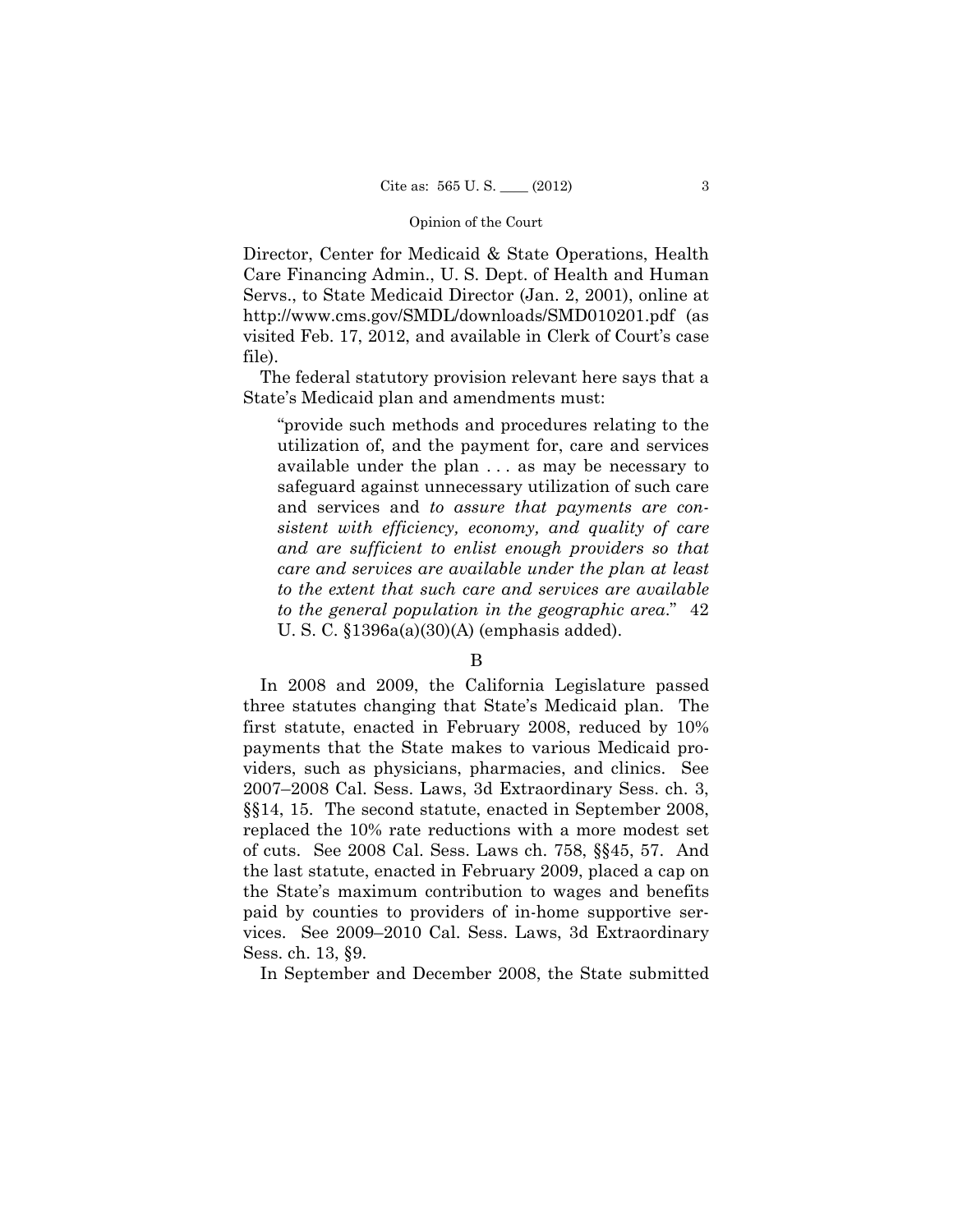to the federal agency a series of plan amendments designed to implement most of the reductions contained in these bills. Before the agency finished reviewing the amendments, however, groups of Medicaid providers and beneficiaries filed a series of lawsuits seeking to enjoin the rate reductions on the ground that they conflicted with, and therefore were pre-empted by, federal Medicaid law, in particular the statutory provision that we have just set forth. They argued that California's Medicaid plan amendments were inconsistent with the federal provision because the State had failed to study whether the rate reductions would be consistent with the statutory factors of efficiency, economy, quality, and access to care. In effect, they argued that California had not shown that its Medicaid plan, as amended, would "enlist enough providers" to make Medicaid "care and services" sufficiently available. 42 U. S. C. §1396a(a)(30)(A).

The consolidated cases before us encompass five lawsuits brought by Medicaid providers and beneficiaries against state officials. Those cases produced seven decisions of the Court of Appeals for the Ninth Circuit. See 572 F. 3d 644 (2009); 342 Fed. Appx. 306 (2009); 596 F. 3d 1098 (2010); 563 F. 3d 847 (2009); 374 Fed. Appx. 690 (2010); 596 F. 3d 1087 (2010); and 380 Fed. Appx. 656 (2010). The decisions ultimately affirmed or ordered preliminary injunctions that prevented the State from implementing its statutes. They (1) held that the Medicaid providers and beneficiaries could directly bring an action based on the Supremacy Clause; (2) essentially accepted the claim that the State had not demonstrated that its Medicaid plan, as amended, would provide sufficient services; (3) held that the amendments consequently conflicted with the statutory provision we have quoted; and (4) held that, given the Constitution's Supremacy Clause, the federal statute must prevail. That is to say, the federal statute pre-empted the State's new laws.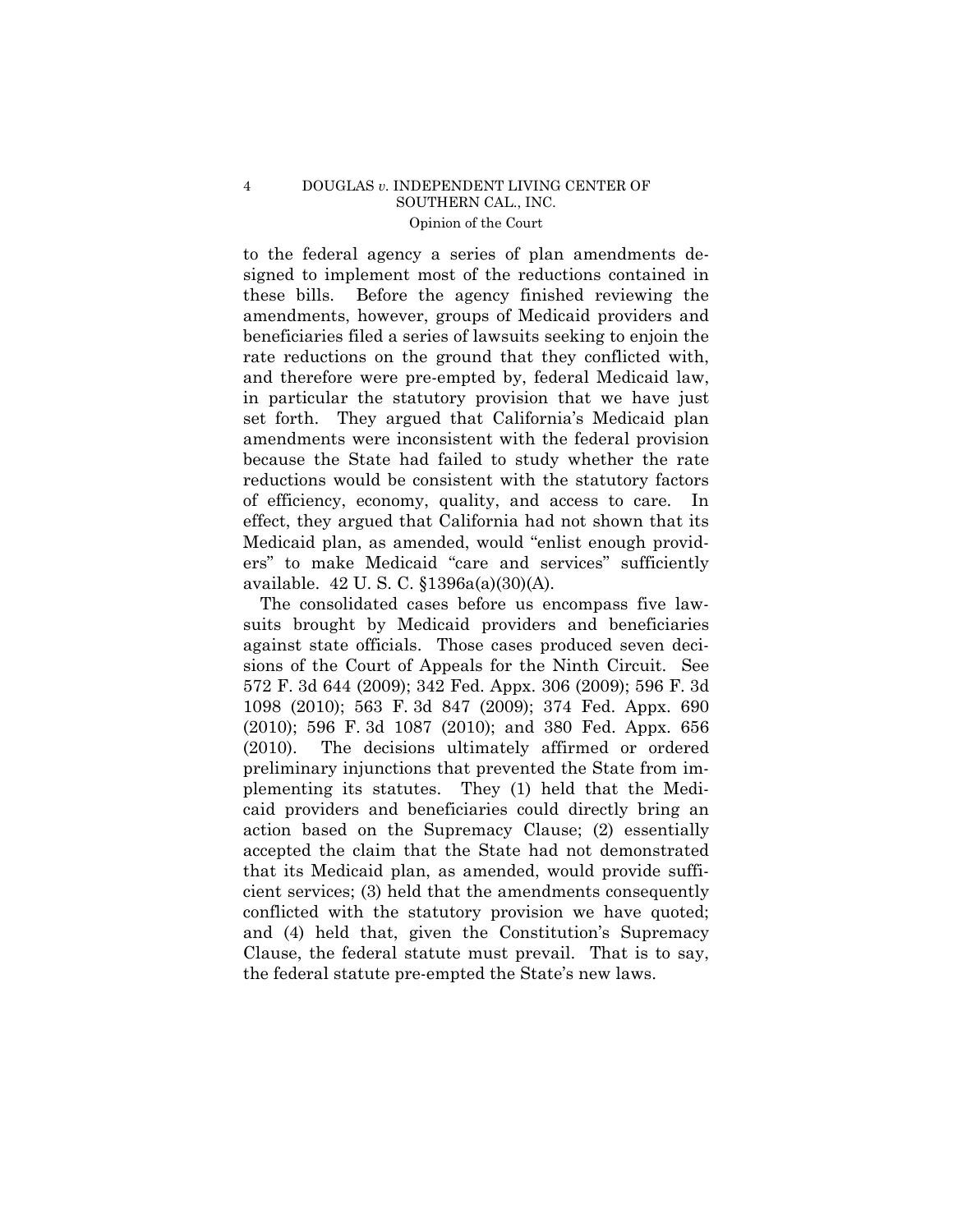In the meantime, the federal agency was also reviewing the same state statutes to determine whether they satisfied the same federal statutory conditions. In November 2010, agency officials concluded that they did not satisfy those conditions, and the officials disapproved the amendments. California then exercised its right to further administrative review within the agency. The cases were in this posture when we granted certiorari to decide whether respondents could mount a Supremacy Clause challenge to the state statutes and obtain a court injunction preventing California from implementing its statutes.

About a month after we heard oral argument, the federal agency reversed course and approved several of California's statutory amendments to its plan. See Letter from Donald M. Berwick, Administrator, CMS, to Toby Douglas, Director, Cal. Dept. of Health Care Servs. (Oct. 27, 2011); Letter from Larry Reed, Director, Division of Pharmacy, Disabled and Elderly Health Programs Group, CMS, to Toby Douglas, Director, Cal. Dept. of Health Care Servs. (Oct. 27, 2011). In doing so, the agency also approved a limited retroactive implementation of some of the amendments' rate reductions. The State, in turn, withdrew its requests for approval of the remaining amendments, in effect agreeing (with one exception) that it would not seek to implement any unapproved reduction. See Letter from Michael E. Kilpatrick, Assistant Chief Counsel, Cal. Dept. of Health Care Servs., to Benjamin R. Cohen, Director, Office of Hearings, CMS (Oct. 27, 2011). (The exception consists of one statute for which California has submitted no amendment and which, by its own terms, cannot take effect unless and until this litigation is complete, see 2010 Cal. Sess. Laws ch. 725, §25.)

### II

All parties agree that the agency's approval of the enjoined rate reductions does not make these cases moot.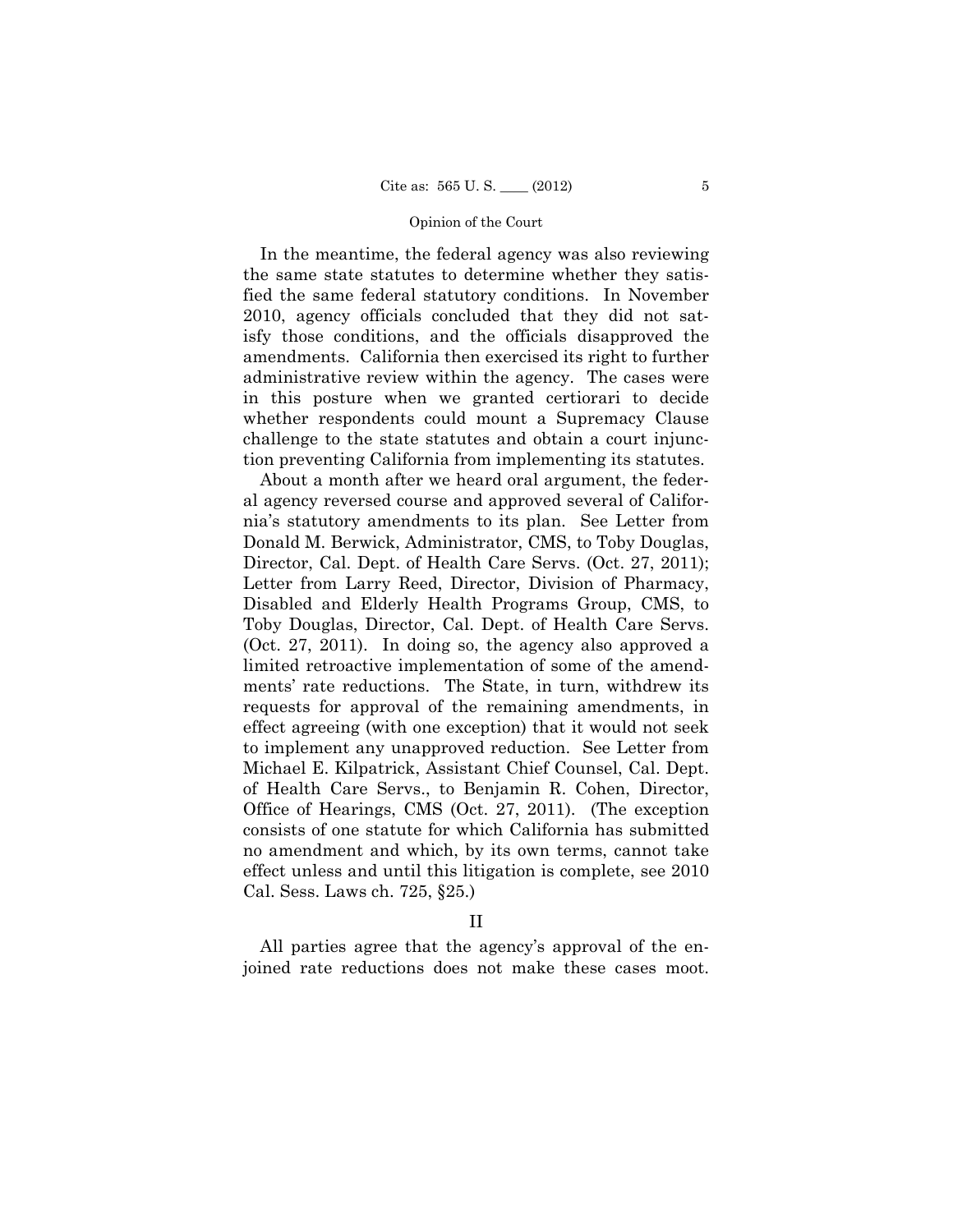For one thing, the providers and beneficiaries continue to believe that the reductions violate the federal provision, the agency's view to the contrary notwithstanding. For another, federal-court injunctions remain in place, forbidding California to implement the agency-approved rate reductions. And, in light of the agency's action, California may well ask the lower courts to set those injunctions aside.

While the cases are not moot, they are now in a different posture. The federal agency charged with administering the Medicaid program has determined that the challenged rate reductions comply with federal law. That agency decision does not change the underlying substantive question, namely whether California's statutes are consistent with a specific federal statutory provision (requiring that reimbursement rates be "sufficient to enlist enough providers"). But it may change the answer. And it may require respondents now to proceed by seeking review of the agency determination under the Administrative Procedure Act (APA), 5 U. S. C. §701 *et seq.*, rather than in an action against California under the Supremacy Clause.

For one thing, the APA would likely permit respondents to obtain an authoritative judicial determination of the merits of their legal claim. The Act provides for judicial review of final agency action. §704. It permits any person adversely affected or aggrieved by agency action to obtain judicial review of the lawfulness of that action. §702. And it requires a reviewing court to set aside agency action found to be "arbitrary, capricious, an abuse of discretion, or otherwise not in accordance with law." §706(2)(A).

For another thing, respondents' basic challenge now presents the kind of legal question that ordinarily calls for APA review. The Medicaid Act commits to the federal agency the power to administer a federal program. And here the agency has acted under this grant of authority. That decision carries weight. After all, the agency is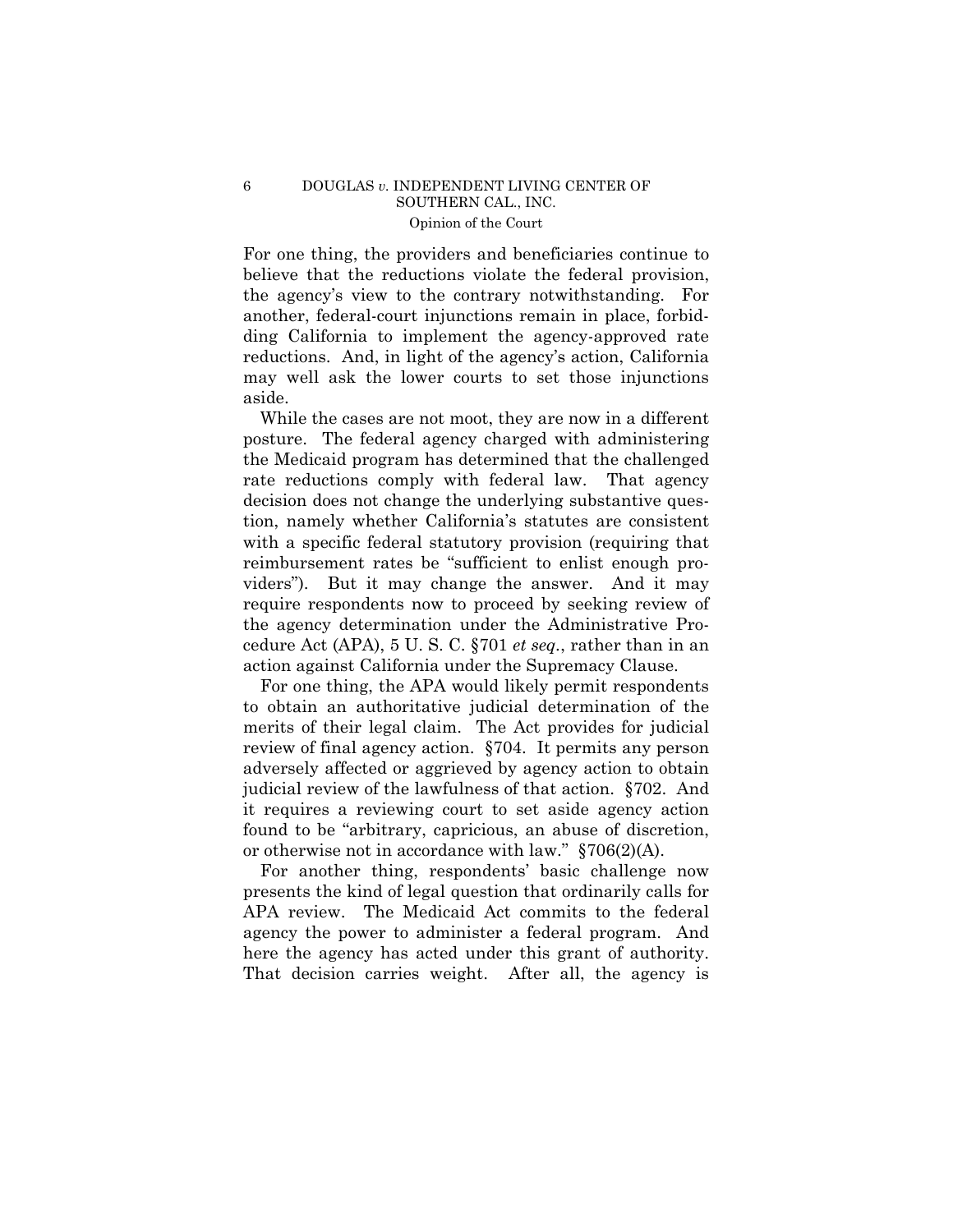comparatively expert in the statute's subject matter. And the language of the particular provision at issue here is broad and general, suggesting that the agency's expertise is relevant in determining its application.

Finally, to allow a Supremacy Clause action to proceed once the agency has reached a decision threatens potential inconsistency or confusion. In these cases, for example, the Ninth Circuit, in sustaining respondents' challenges, declined to give weight to the Federal Government's interpretation of the federal statutory language. (That view was expressed in an *amicus curiae* brief that the United States submitted in prior litigation.) See *Independent Living Center of Southern Cal., Inc.* v. *Maxwell-Jolly*, 572 F. 3d 644, 654 (CA9 2009) (referring to the United States' certiorari-stage invitation brief in *Belshe* v. *Orthopaedic Hospital*, 522 U. S. 1044 (1998) (denying writ of certiorari)). And the District Court decisions that underlie injunctions that now forbid California to implement its laws may rest upon similar analysis.

But ordinarily review of agency action requires courts to apply certain standards of deference to agency decisionmaking. See *National Cable & Telecommunications Assn.* v. *Brand X Internet Services*, 545 U. S. 967 (2005) (describing deference reviewing courts must show); *Chevron U. S. A. Inc.* v. *Natural Resources Defense Council, Inc.*, 467 U. S. 837 (1984) (same). And the parties have not suggested reasons why courts should not now (in the changed posture of these cases) apply those ordinary standards of deference.

Nor have the parties suggested reasons why, once the agency has taken final action, a court should reach a different result in a case like this one, depending upon whether the case proceeds in a Supremacy Clause action rather than under the APA for review of an agency decision. Indeed, to permit a difference in result here would subject the States to conflicting interpretations of federal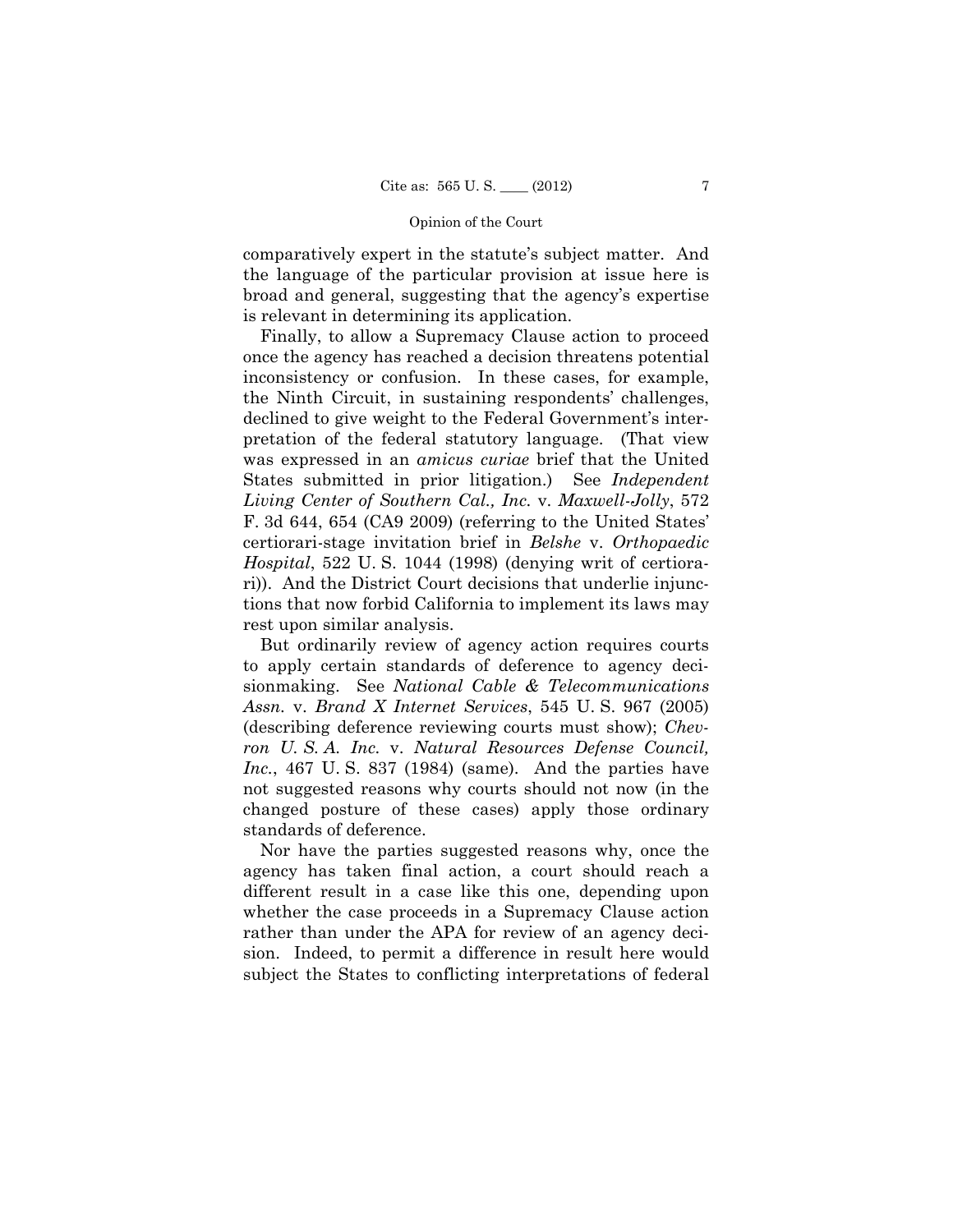law by several different courts (and the agency), thereby threatening to defeat the uniformity that Congress intended by centralizing administration of the federal program in the agency and to make superfluous or to undermine traditional APA review. Cf. *Astra USA, Inc.* v. *Santa Clara County*, 563 U.S. \_\_, \_\_ (2011) (slip op., at 2) (noting that the treatment of lawsuits that are "in substance one and the same" "must be the same, '[n]o matter the clothing in which [plaintiffs] dress their claims'" (quoting *Tenet* v. *Doe*, 544 U. S. 1, 8 (2005)). If the two kinds of actions should reach the same result, the Supremacy Clause challenge is at best redundant. And to permit the continuation of the action in that form would seem to be inefficient, for the agency is not a participant in the pending litigation below, litigation that will decide whether the agency-approved state rates violate the federal statute.

## III

In the present posture of these cases, we do not address whether the Ninth Circuit properly recognized a Supremacy Clause action to enforce this federal statute before the agency took final action. To decide whether these cases may proceed directly under the Supremacy Clause now that the agency has acted, it will be necessary to take account, in light of the proceedings that have already taken place, of at least the matters we have set forth above. It must be recognized, furthermore, that the parties have not fully argued this question. Thus, it may be that not all of the considerations that may bear upon the proper resolution of the issue have been presented in the briefs to this Court or in the arguments addressed to and considered by the Court of Appeals. Given the complexity of these cases, rather than ordering reargument, we vacate the Ninth Circuit's judgments and remand the cases, thereby permitting the parties to argue the matter before that Circuit in the first instance.

*It is so ordered.*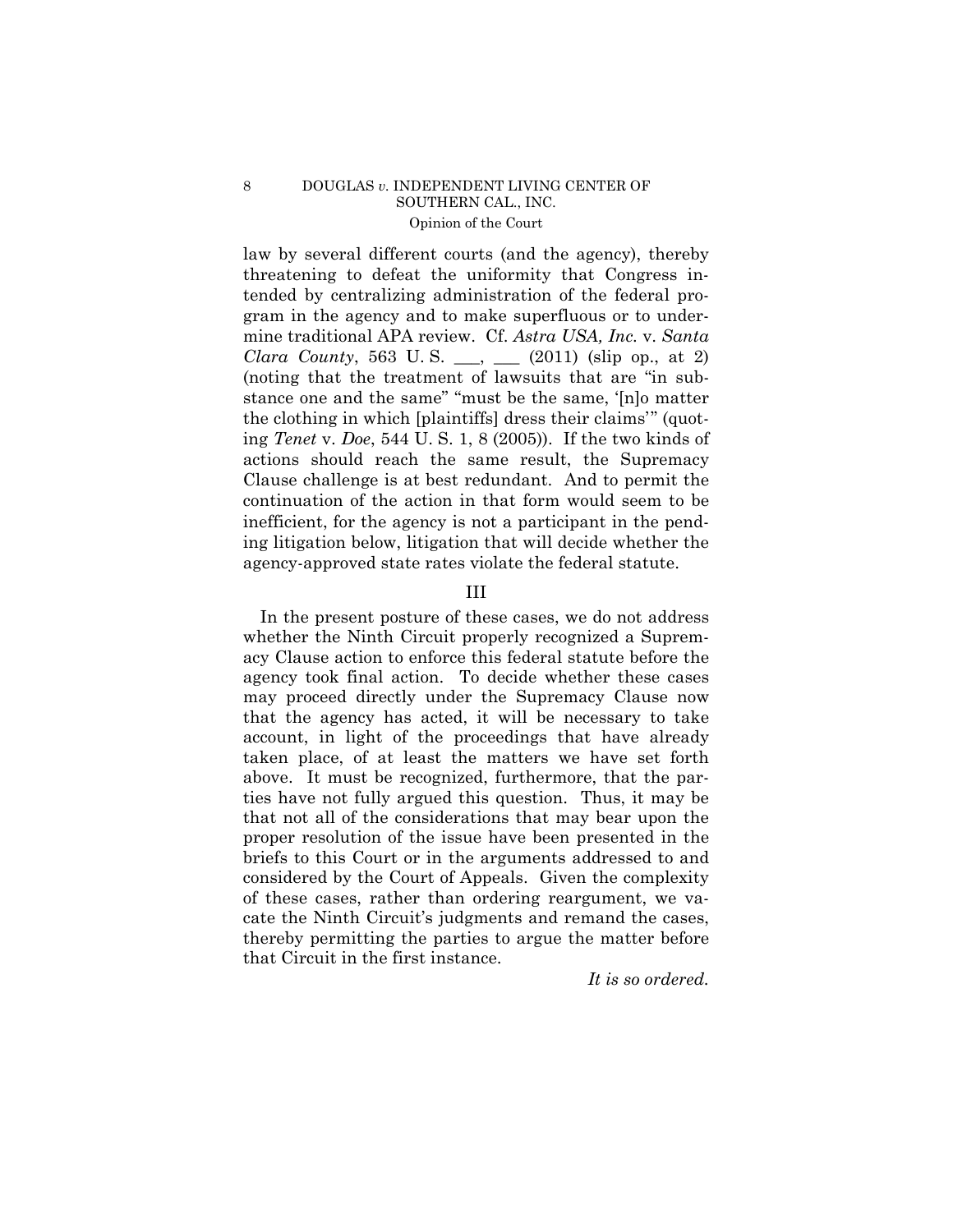preliminary print of the United States Reports. Readers are requested to notify the Reporter of Decisions, Supreme Court of the United States, Wash- ington, D. C. 20543, of any typographical or other formal errors, in order that corrections may be made before the preliminary print goes to press. NOTICE: This opinion is subject to formal revision before publication in the

### $\frac{1}{2}$  , where  $\frac{1}{2}$ **SUPREME COURT OF THE UNITED STATES**

 $\frac{1}{2}$  ,  $\frac{1}{2}$  ,  $\frac{1}{2}$  ,  $\frac{1}{2}$  ,  $\frac{1}{2}$  ,  $\frac{1}{2}$ Nos. 09–958, 09–1158, and 10–283

# TOBY DOUGLAS, DIRECTOR, CALIFORNIA DE-PARTMENT OF HEALTH CARE SERVICES, PETITIONER

09–958 *v.* 

INDEPENDENT LIVING CENTER OF SOUTHERN CALIFORNIA, INC., ET AL.

# TOBY DOUGLAS, DIRECTOR, CALIFORNIA DE-PARTMENT OF HEALTH CARE SERVICES, **PETITIONER**

09–1158 *v.*  CALIFORNIA PHARMACISTS ASSOCIATION ET AL.

# TOBY DOUGLAS, DIRECTOR, CALIFORNIA DE-PARTMENT OF HEALTH CARE SERVICES, PETITIONER

10–283 *v.* 

SANTA ROSA MEMORIAL HOSPITAL ET AL.

ON WRITS OF CERTIORARI TO THE UNITED STATES COURT OF APPEALS FOR THE NINTH CIRCUIT

[February 22, 2012]

 CHIEF JUSTICE ROBERTS, with whom JUSTICE SCALIA, JUSTICE THOMAS, and JUSTICE ALITO join, dissenting.

The Medicaid Act established a collaborative federalstate program to assist the poor, elderly, and disabled in obtaining medical care. The Act is Spending Clause legis-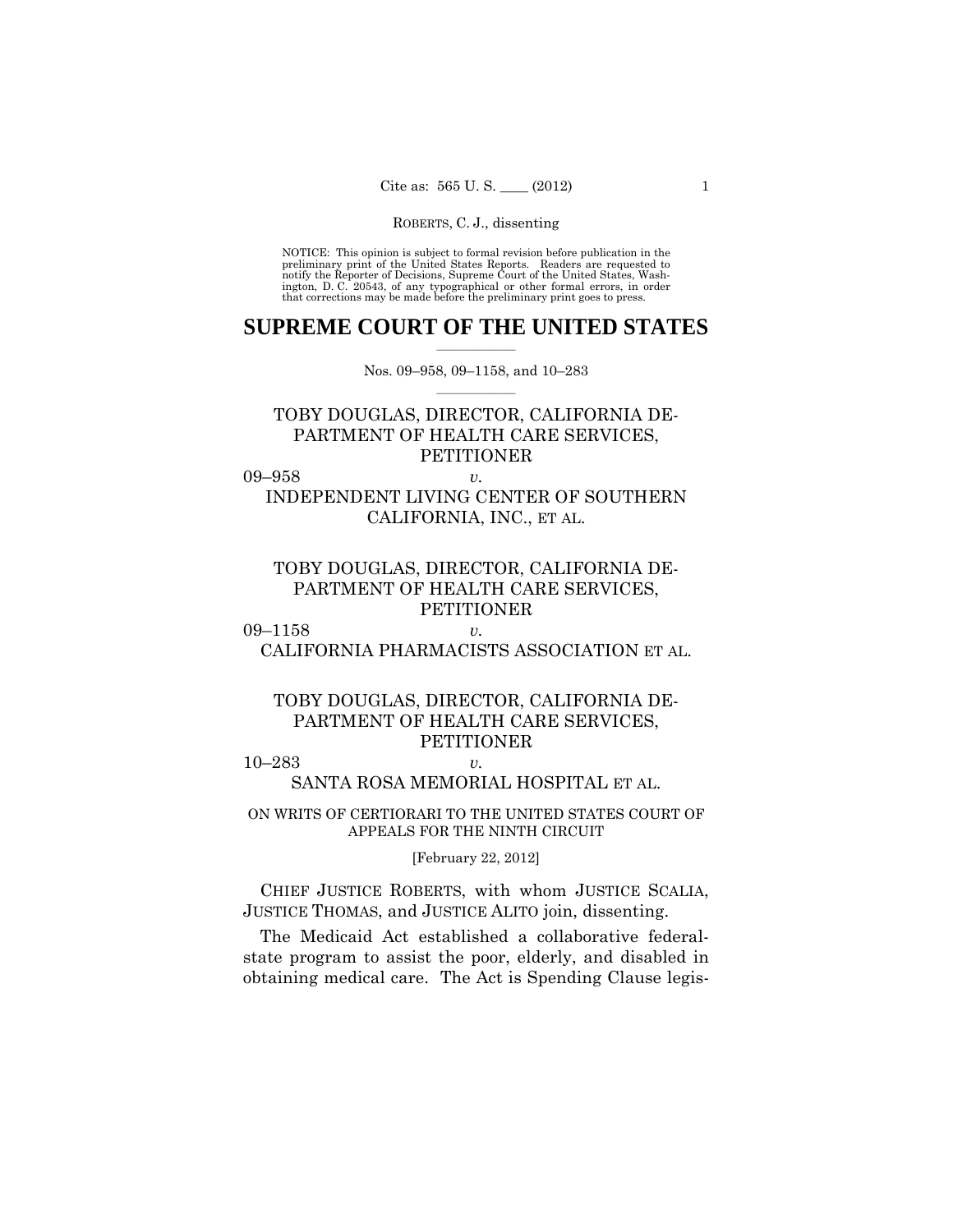## ROBERTS, C. J., dissenting 2 DOUGLAS *v.* INDEPENDENT LIVING CENTER OF SOUTHERN CAL., INC.

lation; in exchange for federal funds a State agrees to abide by specified rules in implementing the program. One of those rules is set forth in §30(A) of the Act, which requires States to meet particular criteria in establishing Medicaid reimbursement rates for those providing services under the Act. 42 U. S. C. §1396a(a)(30)(A). In 2008 and 2009, California enacted legislation reducing the rates at which it would compensate some providers. Certain providers and individuals receiving Medicaid benefits thought the new reimbursement rates did not comply with the criteria set forth in §30(A). They sued the State to prevent the new rates from going into effect.

But those plaintiffs faced a significant problem: Nothing in the Medicaid Act allows providers or beneficiaries (or anyone else, for that matter) to sue to enforce §30(A). The Act instead vests responsibility for enforcement with a federal agency, the Centers for Medicare & Medicaid Services (CMS). See, *e.g.,* 42 U. S. C. §1316(a)(1). That is settled law in the Ninth Circuit. See *Sanchez* v. *Johnson*, 416 F. 3d 1051, 1058–1062 (2005) ("[T]he flexible, administrative standards embodied in [§30(A)] do not reflect a Congressional intent to provide a private remedy for their violation"). And it is the law in virtually every other circuit as well. See, *e.g.*, *Long Term Care Pharmacy Alliance* v. *Ferguson*, 362 F. 3d 50, 57–59 (CA1 2004) (holding that it would be inconsistent with this Court's precedent to find that §30(A) creates rights enforceable by private parties). The respondents have never argued the contrary. Thus, as this case comes to us, the federal rule is that Medicaid reimbursement rates must meet certain criteria, but private parties have no statutory right to sue to enforce those requirements in court.

The providers and beneficiaries sought to overcome that difficulty by arguing that they could proceed against the State directly under the Supremacy Clause of the Constitution, even if they could not do so under the Act. They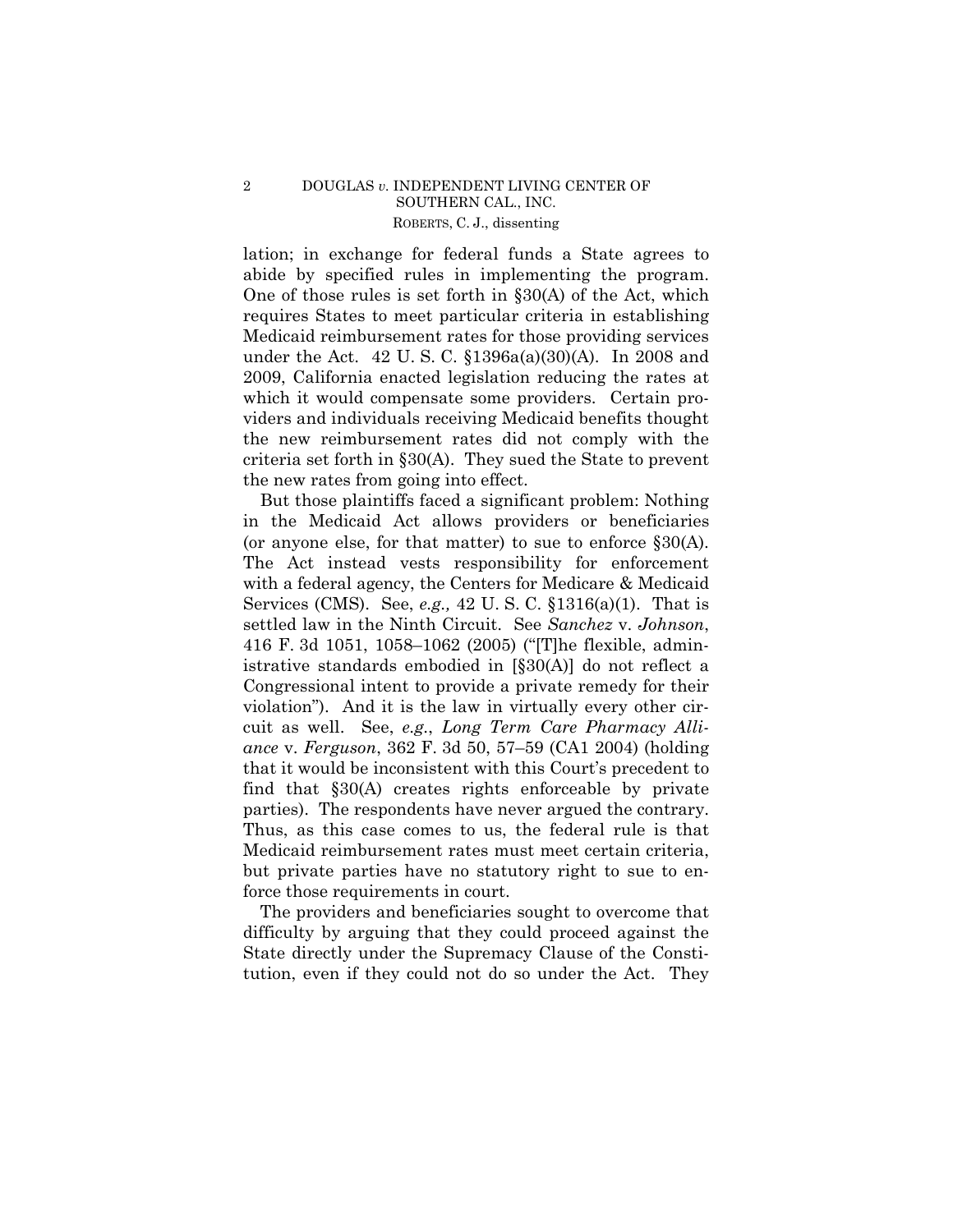contended that the new state reimbursement rates were inconsistent with the requirements of §30(A). The Supremacy Clause provides that a federal statute such as §30(A) preempts contrary state law. Therefore, the providers and beneficiaries claimed, they could sue to enforce the Supremacy Clause, which requires striking down the state law and giving effect to §30(A). The Ninth Circuit agreed with this argument and blocked the new state reimbursement rates.

During briefing and argument in this case, the parties have debated broad questions, such as whether and when constitutional provisions as a general matter are directly enforceable. It is not necessary to consider these larger issues. It is not even necessary to decide whether the Supremacy Clause can ever provide a private cause of action. The question presented in the certiorari petitions is narrow: "Whether Medicaid recipients and providers may maintain a cause of action under the Supremacy Clause to enforce  $[\S 30(A)]$  by asserting that the provision preempts a state law reducing reimbursement rates." To decide this case, it is enough to conclude that the Supremacy Clause does not provide a cause of action to enforce the requirements of §30(A) when Congress, in establishing those requirements, elected not to provide such a cause of action in the statute itself.

The Supremacy Clause operates differently than other constitutional provisions. For example, if Congress says in a law that certain provisions do not give rise to a taking without just compensation, that obviously does not resolve a claim under the Takings Clause that they do. The Supremacy Clause, on the other hand, is "not a source of any federal rights." *Chapman* v. *Houston Welfare Rights Organization*, 441 U. S. 600, 613 (1979); accord, *Dennis* v. *Higgins*, 498 U. S. 439, 450 (1991) (contrasting, in this regard, the Supremacy Clause and the Commerce Clause). The purpose of the Supremacy Clause is instead to ensure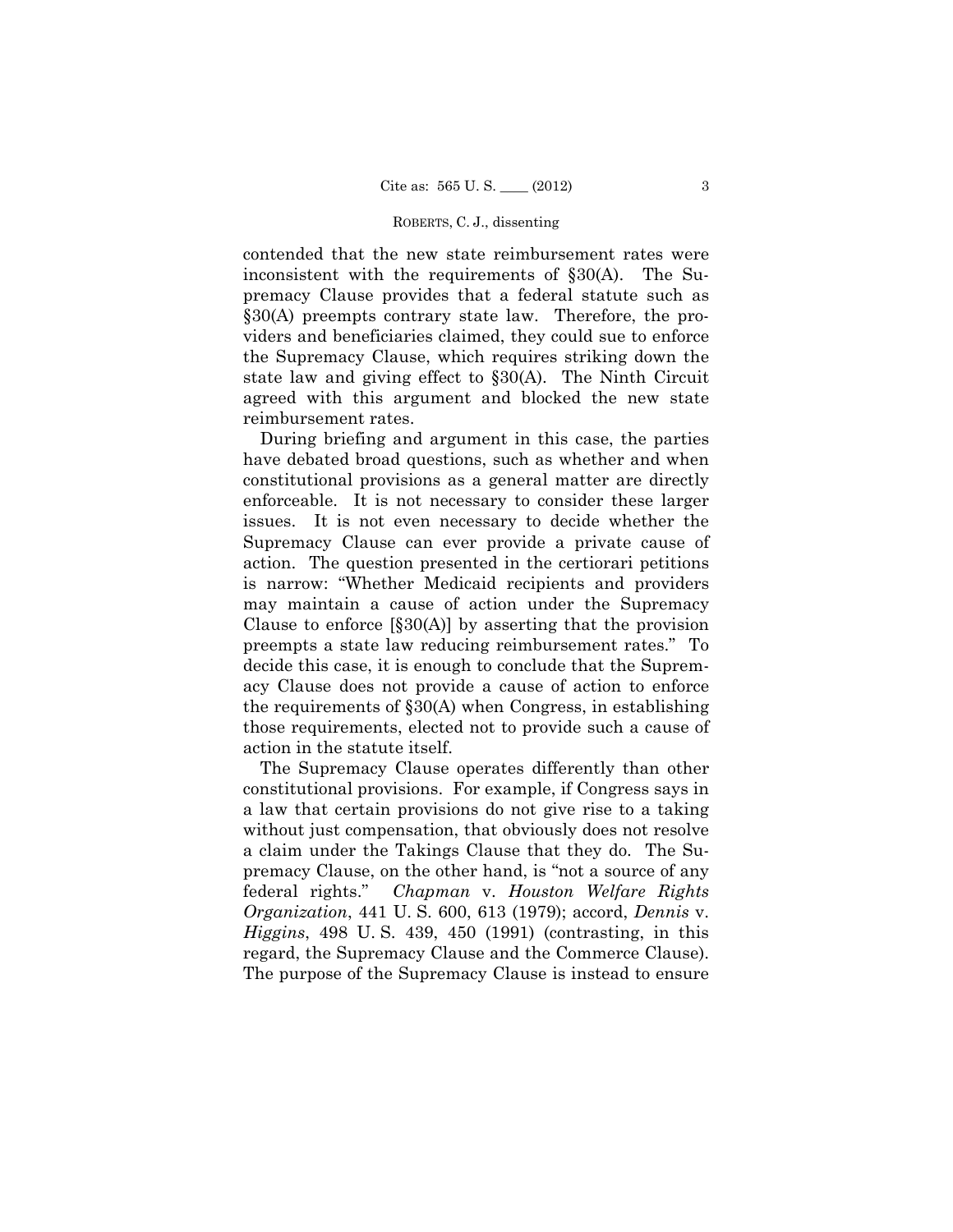### ROBERTS, C. J., dissenting 4 DOUGLAS *v.* INDEPENDENT LIVING CENTER OF SOUTHERN CAL., INC.

that, in a conflict with state law, whatever Congress says goes. See The Federalist, No. 33, p. 205 (C. Rossiter ed. 1961) (A. Hamilton) (the Supremacy Clause "only declares a truth which flows immediately and necessarily from the institution of a federal government").

 claim that the Supremacy Clause itself must provide one. Thus, if Congress does not intend for a statute to supply a cause of action for its enforcement, it makes no sense to Saying that there is a private right of action under the Supremacy Clause would substantively change the federal rule established by Congress in the Medicaid Act. That is not a proper role for the Supremacy Clause, which simply ensures that the rule established by Congress controls.

Indeed, to say that there is a federal statutory right enforceable under the Supremacy Clause, when there is no such right under the pertinent statute itself, would effect a complete end-run around this Court's implied right of action and 42 U. S. C. §1983 jurisprudence. We have emphasized that "where the text and structure of a statute provide no indication that Congress intends to create new individual rights, there is no basis for a private suit, whether under §1983 or under an implied right of action*.*" *Gonzaga Univ.* v. *Doe*, 536 U. S. 273, 286 (2002). This body of law would serve no purpose if a plaintiff could overcome the absence of a statutory right of action simply by invoking a right of action under the Supremacy Clause to the exact same effect. Cf. *Astra USA, Inc.* v. *Santa Clara County*, 563 U.S. \_\_, \_\_ (2011) (slip op., at 7) (rejecting contention that contract incorporating statutory terms could be enforced in private action when statute itself could not be; "[t]he absence of a private right to enforce the statutory ceiling price obligations would be rendered meaningless if [contracting] entities could overcome that obstacle by suing to enforce the contract's ceiling price obligations instead").

The providers and beneficiaries argue, however, that the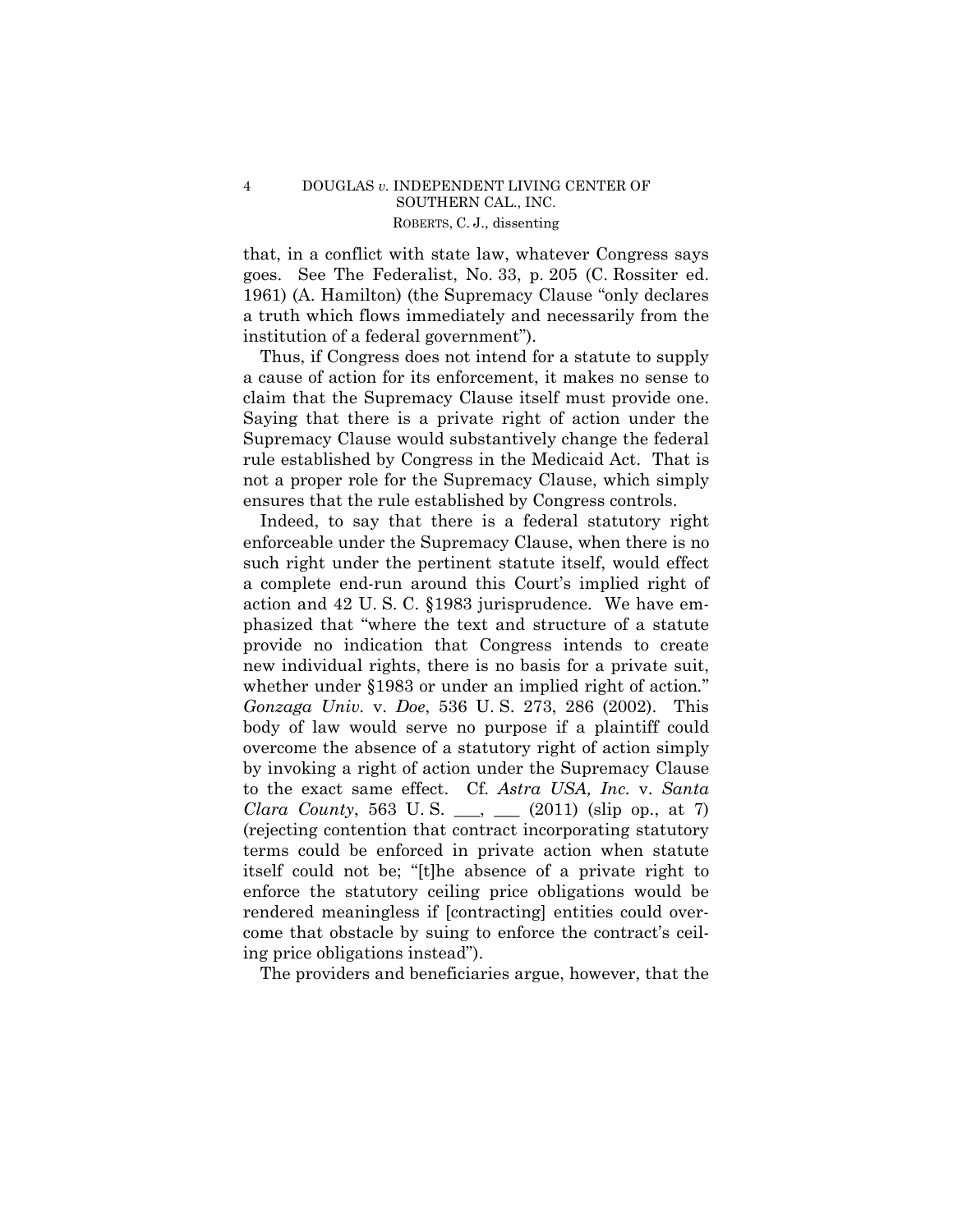traditional exercise of equity jurisdiction supports finding a direct cause of action in the Supremacy Clause. This contention fails for the same reason. It is a longstanding maxim that "[e]quity follows the law." 1 J. Pomeroy, Treatise on Equity Jurisprudence §425 (3d ed. 1905). A court of equity may not "create a remedy in violation of law, or even without the authority of law." *Rees* v. *Watertown*, 19 Wall. 107, 122 (1874). Here the law established by Congress is that there is no remedy available to private parties to enforce the federal rules against the State. For a court to reach a contrary conclusion under its general equitable powers would raise the most serious concerns regarding both the separation of powers (Congress, not the Judiciary, decides whether there is a private right of action to enforce a federal statute) and federalism (the States under the Spending Clause agree only to conditions clearly specified by Congress, not any implied on an ad hoc basis by the courts).

This is not to say that federal courts lack equitable powers to enforce the supremacy of federal law when such action gives effect to the federal rule, rather than contravening it. The providers and beneficiaries rely heavily on cases of this kind, most prominently *Ex parte Young*, 209 U. S. 123 (1908). Those cases, however, present quite different questions involving "the pre-emptive assertion in equity of a defense that would otherwise have been available in the State's enforcement proceedings at law." *Virginia Office for Protection and Advocacy* v. *Stewart*, 563 U. S.  $\_\_\_\_\_\_\_\_\_\$ (2011) (KENNEDY, J., concurring) (slip op., at 1). Nothing of that sort is at issue here; the respondents are not subject to or threatened with any enforcement proceeding like the one in *Ex parte Young*. They simply seek a private cause of action Congress chose not to provide.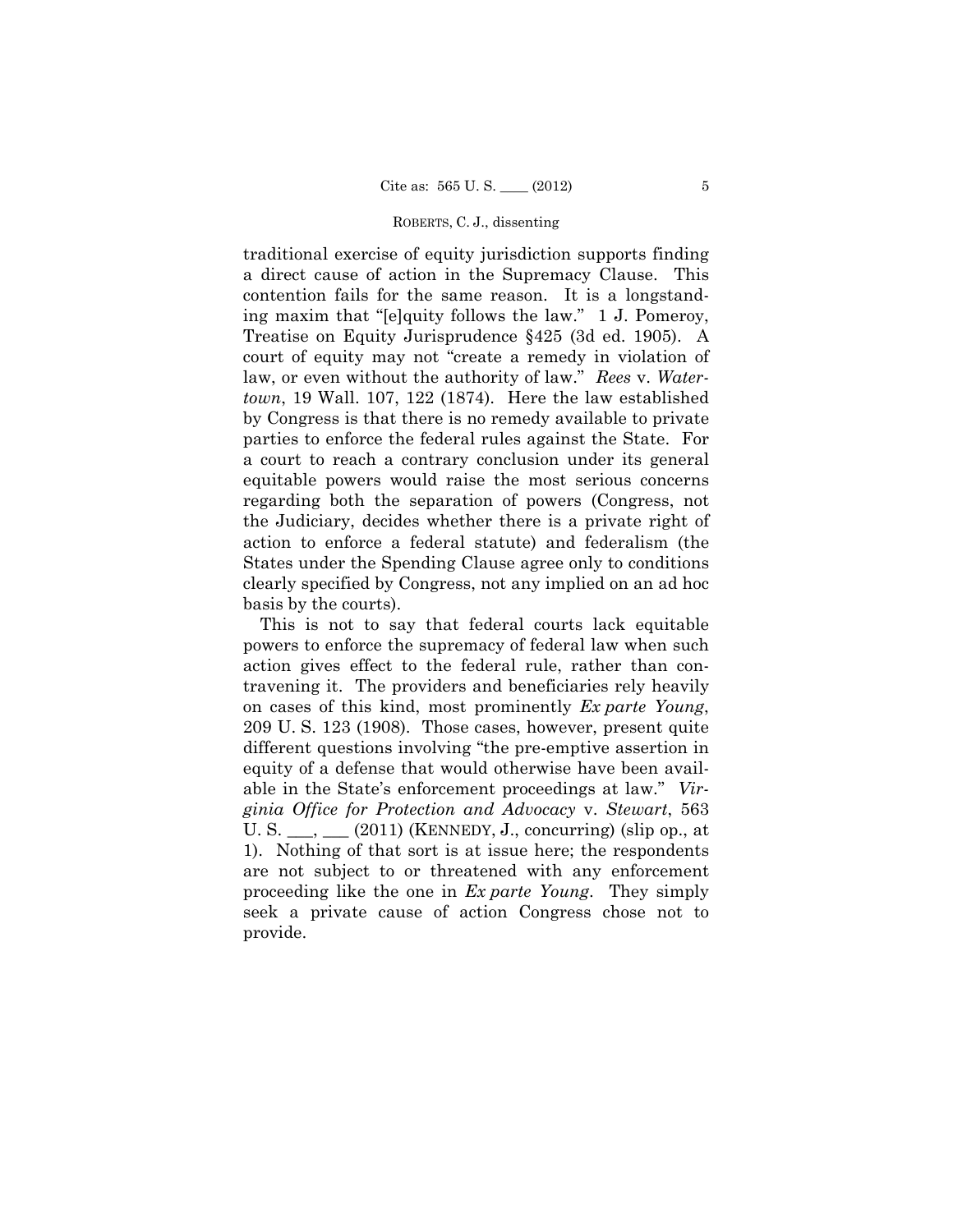# \* \* \*

The Court decides not to decide the question on which we granted certiorari but instead to send the cases back to the Court of Appeals, because of the recent action by CMS approving California's new reimbursement rates. But the CMS approvals have no impact on the question before this Court. If, as I believe, there is no private right of action under the Supremacy Clause to enforce §30(A), that is the end of the matter. If, on the other hand, the Court believes that there is such a cause of action, but that CMS's recent rate approvals may have an effect on that action going forward, then the Court should say just that and *then* remand to the Ninth Circuit for consideration of the effect of the agency approvals.

I am not sure what a remand without answering the preliminary question is meant to accomplish. The majority claims that the agency's recent action "may change the [lower courts'] answer" to the question whether the particular state rates violate §30(A). *Ante,* at 6. But that factspecific question is not the one before us; we chose not to grant certiorari on the question whether California's rates complied with §30(A), limiting our grant to the cause of action question. 562 U. S. \_\_\_ (2011).

 were well underway when this Court granted certiorari. The majority also asserts that the lower courts must "decide whether these cases may proceed directly under the Supremacy Clause now that the agency has acted." *Ante,* at 8. The majority contends that the parties have not "fully argued this question." *Ibid.* But the agency proceedings that ultimately led to the CMS approvals The parties debated the import of the parallel administrative proceedings in their initial briefs and at oral argument. See, *e.g.,* Brief for Petitioner 28–29 ("Private lawsuits ... interfere with ... CMS's own enforcement procedures," as is "vividly demonstrated in the present cases"); Brief for Respondents Santa Rosa Memorial Hos-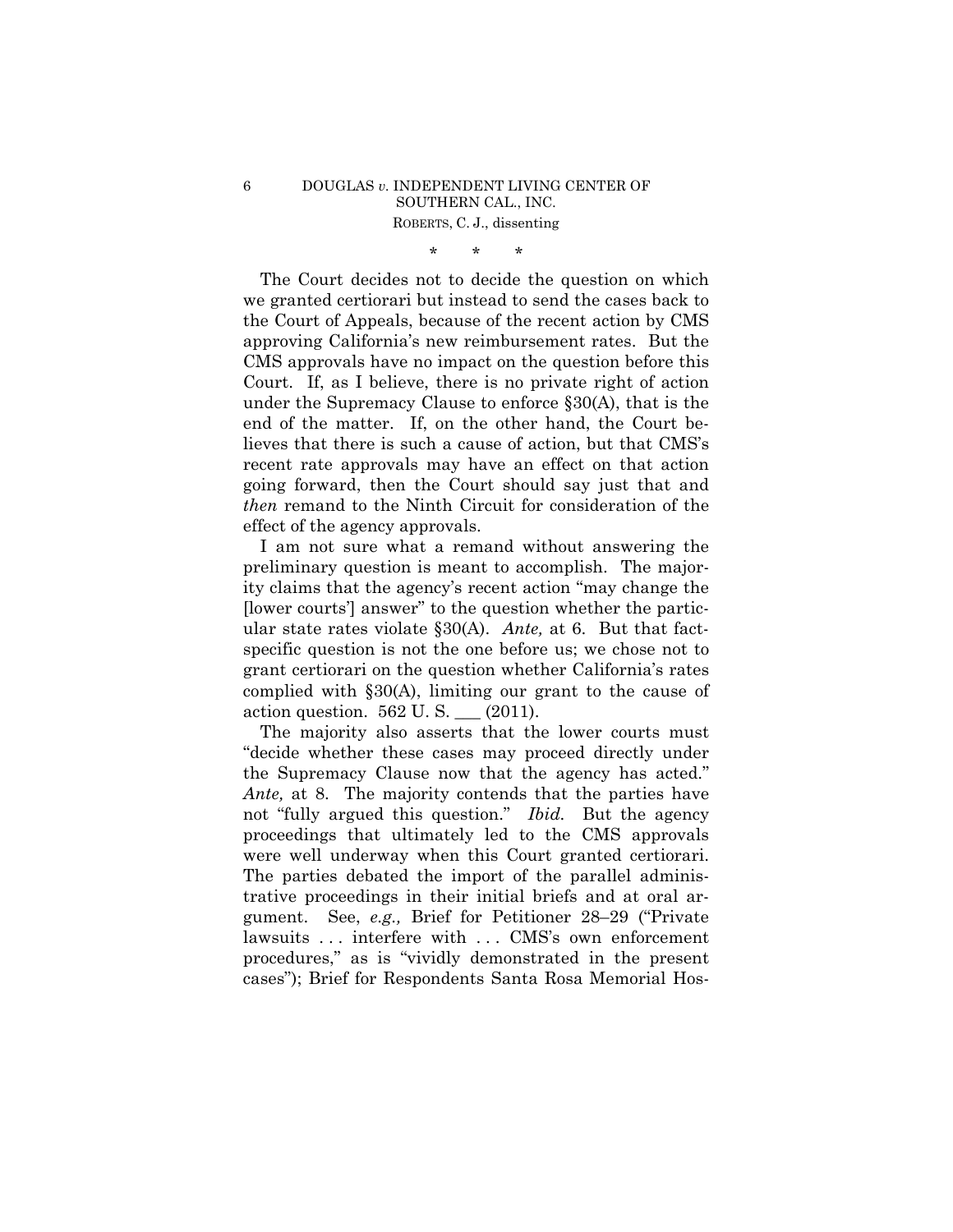cannot substitute for a constitutional preemption claim"). pital et al. in No.10–283, p. 46 ("This case vividly illustrates why the [administrative] enforcement scheme . . . No party—nor the United States as *amicus curiae* argued that any action by CMS would affect the answer to the question we granted certiorari to review. See, *e.g.,* Tr. of Oral Arg. 53–54 (counsel for respondents) (arguing that, "to be sure," there would be a cause of action under the Supremacy Clause even after the agency took action on the challenged rates).

Once the CMS approvals were issued, this Court directed the parties to file supplemental briefs to address "the effect, if any, of the [CMS approvals] on the proper disposition of this case."  $565 \text{ U.S.}$  (2011). Again, no one argued on supplemental briefing that the CMS approvals affected the answer to the question before this Court. See, *e.g.*, Supp. Letter Brief for Certain Respondents 6 ("The CMS findings do not directly resolve whether the Constitution supports a right of action"); Supp. Letter Brief for Petitioner 6 (agreeing that "*if* a preemption cause of action may be stated here against the State, [CMS] approval may affect its merits but not its existence"). It seems odd, then, to claim that the parties have not had the opportunity to fully address the impact of the agency action on the question that we granted certiorari to review: whether the Ninth Circuit correctly recognized a private cause of action under the Supremacy Clause to enforce §30(A).

So what is the Court of Appeals to do on remand? It could change its view and decide that there is no cause of action directly under the Supremacy Clause to enforce §30(A). The majority itself provides a compelling list of reasons for such a result: "The Medicaid Act commits to the federal agency the power to administer a federal program"; "the agency is comparatively expert in the statute's subject matter"; "the language of the particular provision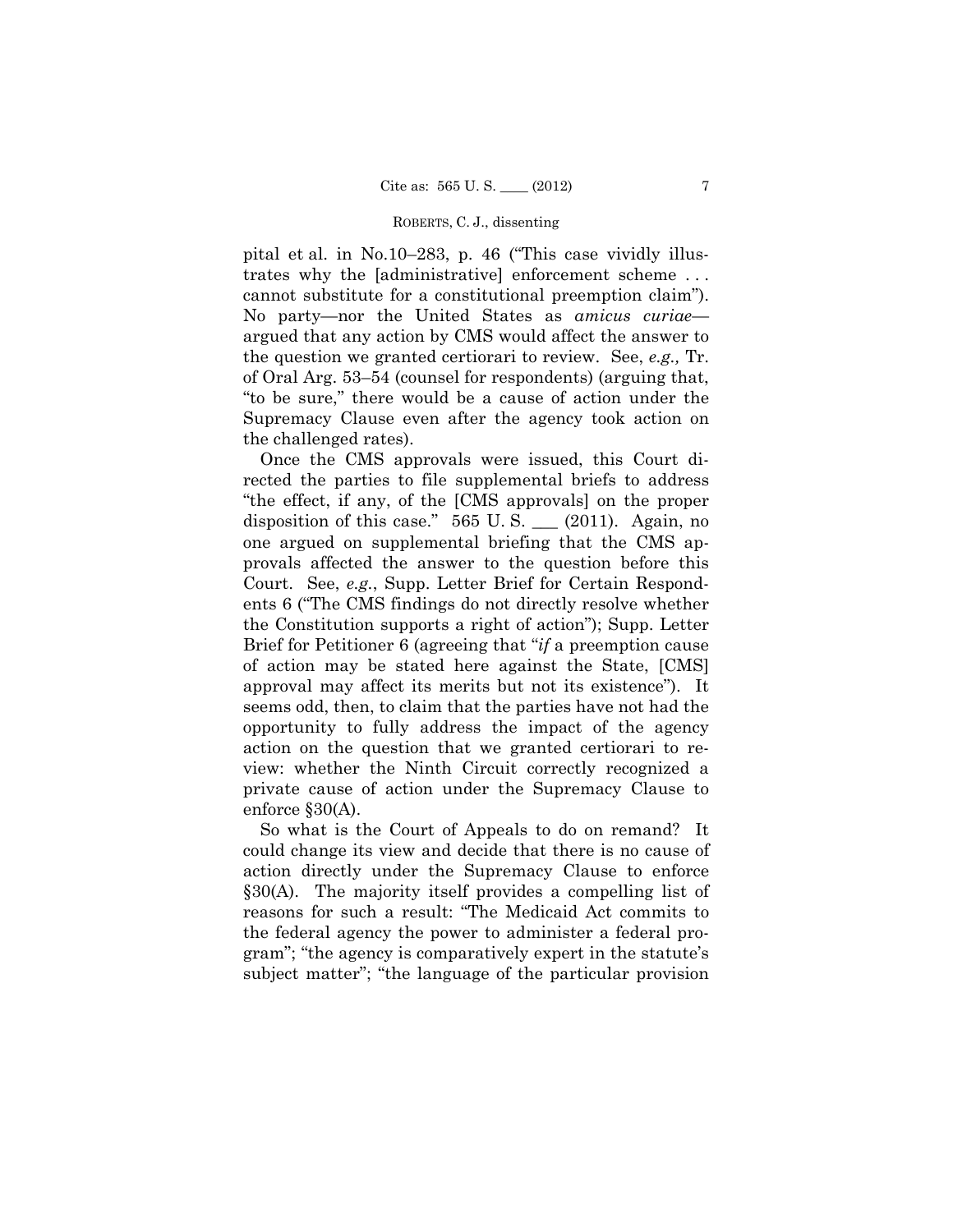### ROBERTS, C. J., dissenting 8 DOUGLAS *v*. INDEPENDENT LIVING CENTER OF SOUTHERN CAL., INC.

at issue here is broad and general, suggesting that the agency's expertise is relevant"; and APA review would provide "an authoritative judicial determination." *Ante*, at 6–7. Allowing for both Supremacy Clause actions and agency enforcement "threatens potential inconsistency or confusion," and imperils "the uniformity that Congress intended by centralizing administration of the federal program in the agency." *Ante,* at 7–8; see *Gonzaga*, 536 U. S., at 291–293 (BREYER, J., concurring in judgment) (explaining that Congress often means to preclude a private right of action in statutes where it employs an administrative enforcement scheme that achieves "expertise, uniformity, widespread consultation, and resulting administrative guidance," while "avoid[ing] the comparative risk of inconsistent interpretations and misincentives that can arise out of an occasional inappropriate application of the statute in a private action for damages").

 action that fades away once a federal agency has acted. The majority acknowledges, in light of all this, that the Supremacy Clause challenge appears "at best redundant," and that "continuation of the action in that form would seem to be inefficient." *Ante*, at 8. Still, according to the majority, the Court of Appeals on remand could determine that the Supremacy Clause action may be brought but then must abate "now that the agency has acted," *ibid.* as everyone knew the agency would. A Court concerned with "inefficien[cy]" should not find that result very palatable, and the majority cites no precedent for a cause of Such a scenario would also create a bizarre rush to the courthouse, as litigants seek to file and have their Supremacy Clause causes of action decided before the agency has time to arrive at final agency action reviewable in court.

Or perhaps the suits should continue in a different "form," by which I understand the Court to suggest that they should morph into APA actions. The APA judicial